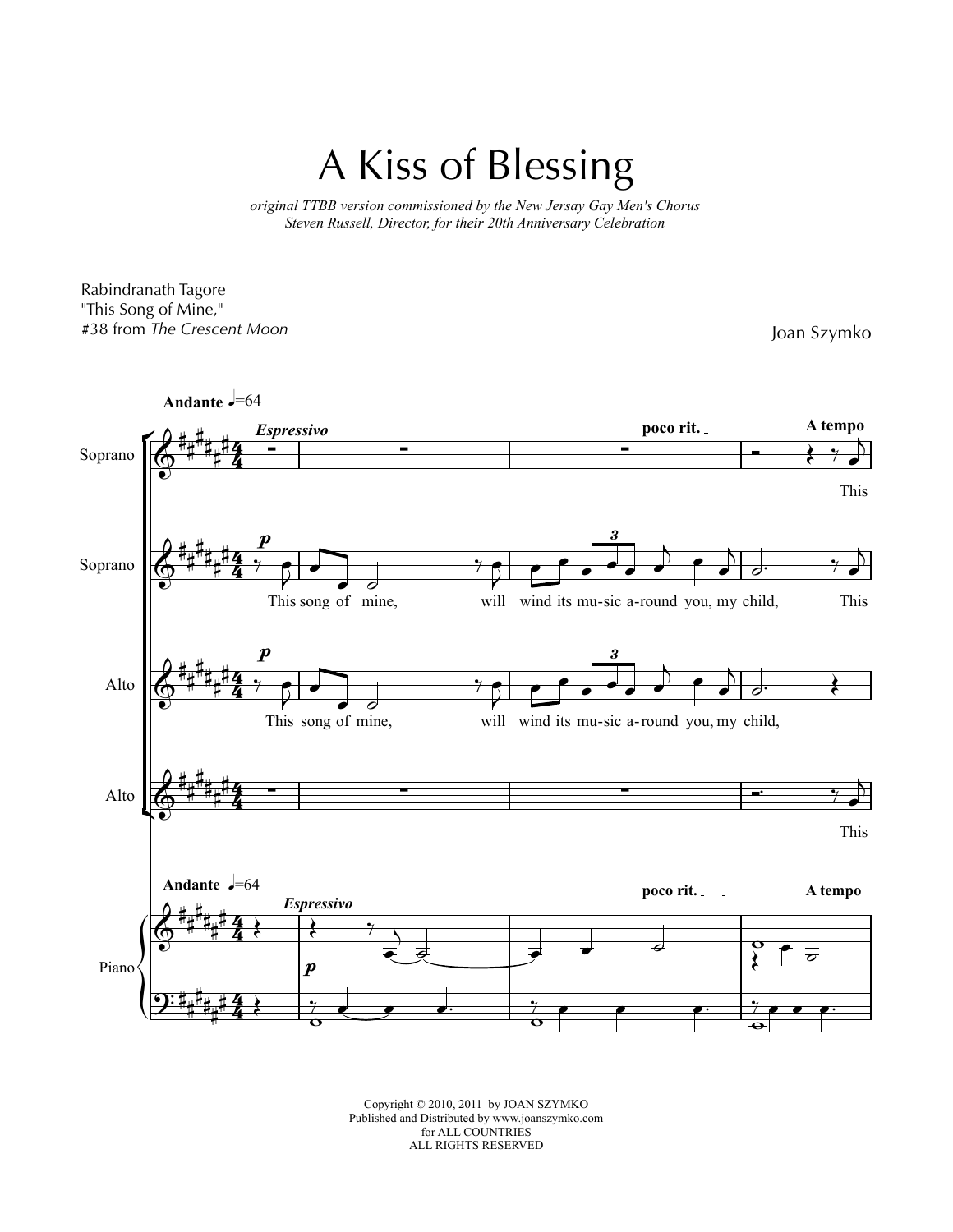

VMP031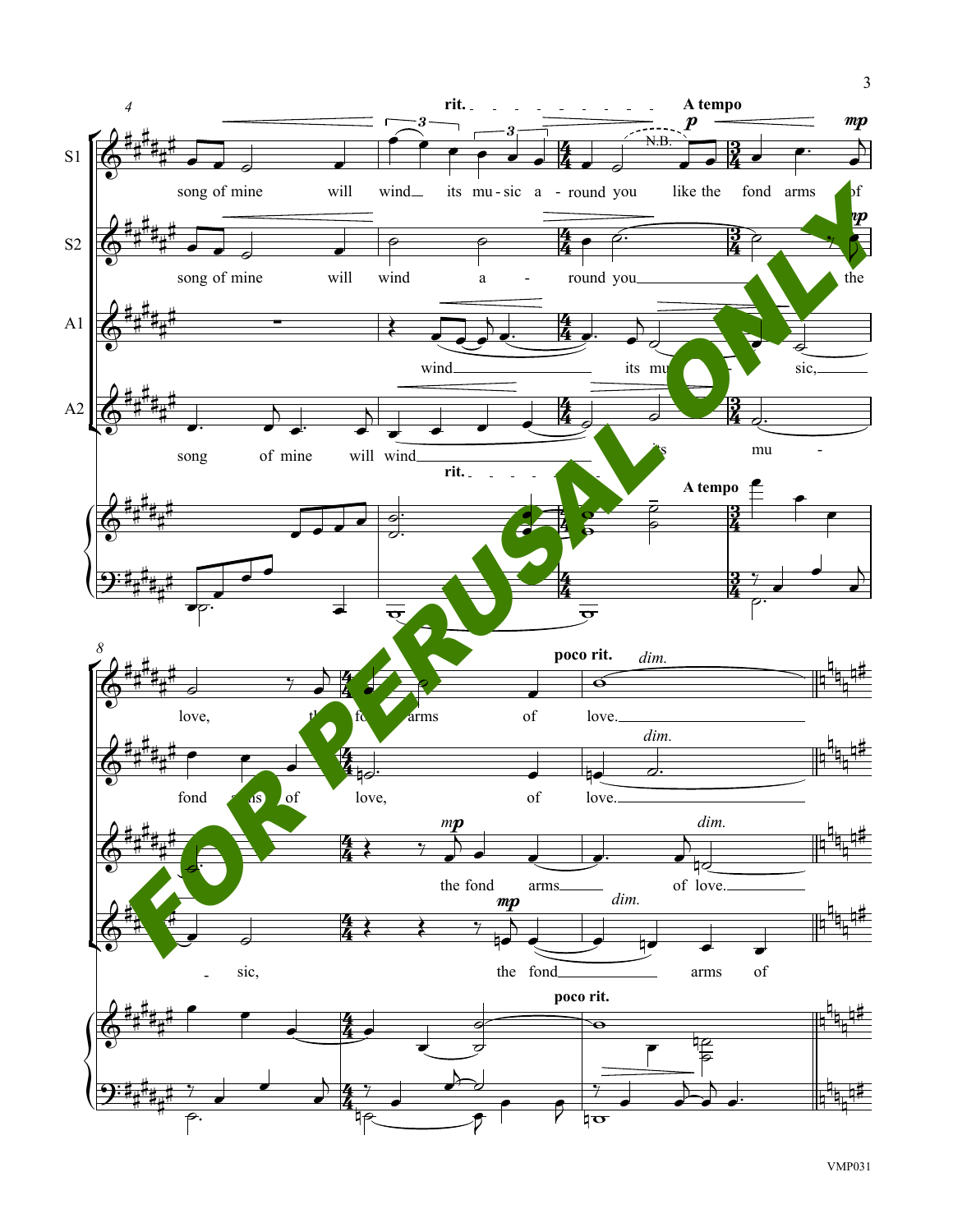**Poco meno mosso**  $=60$ 



4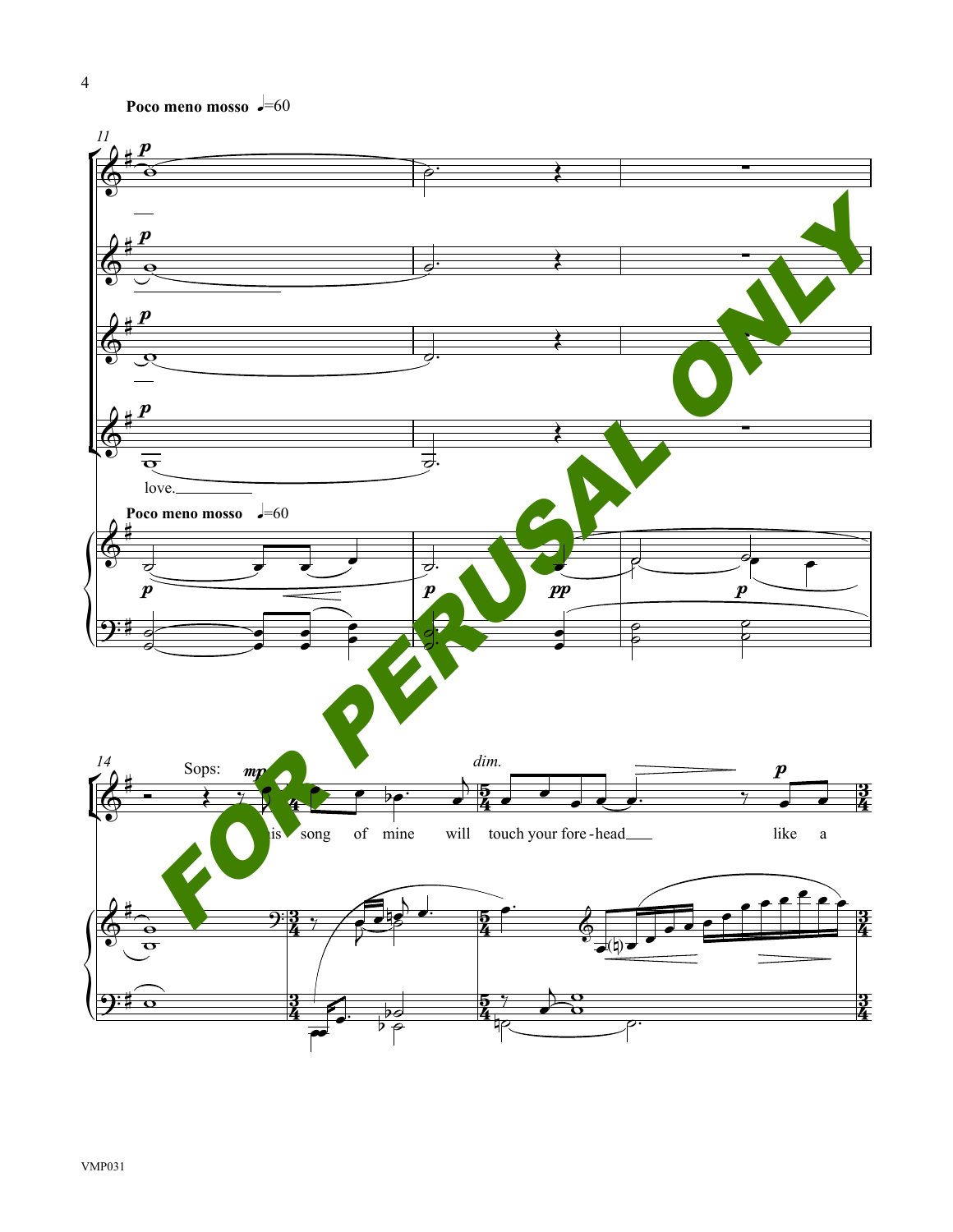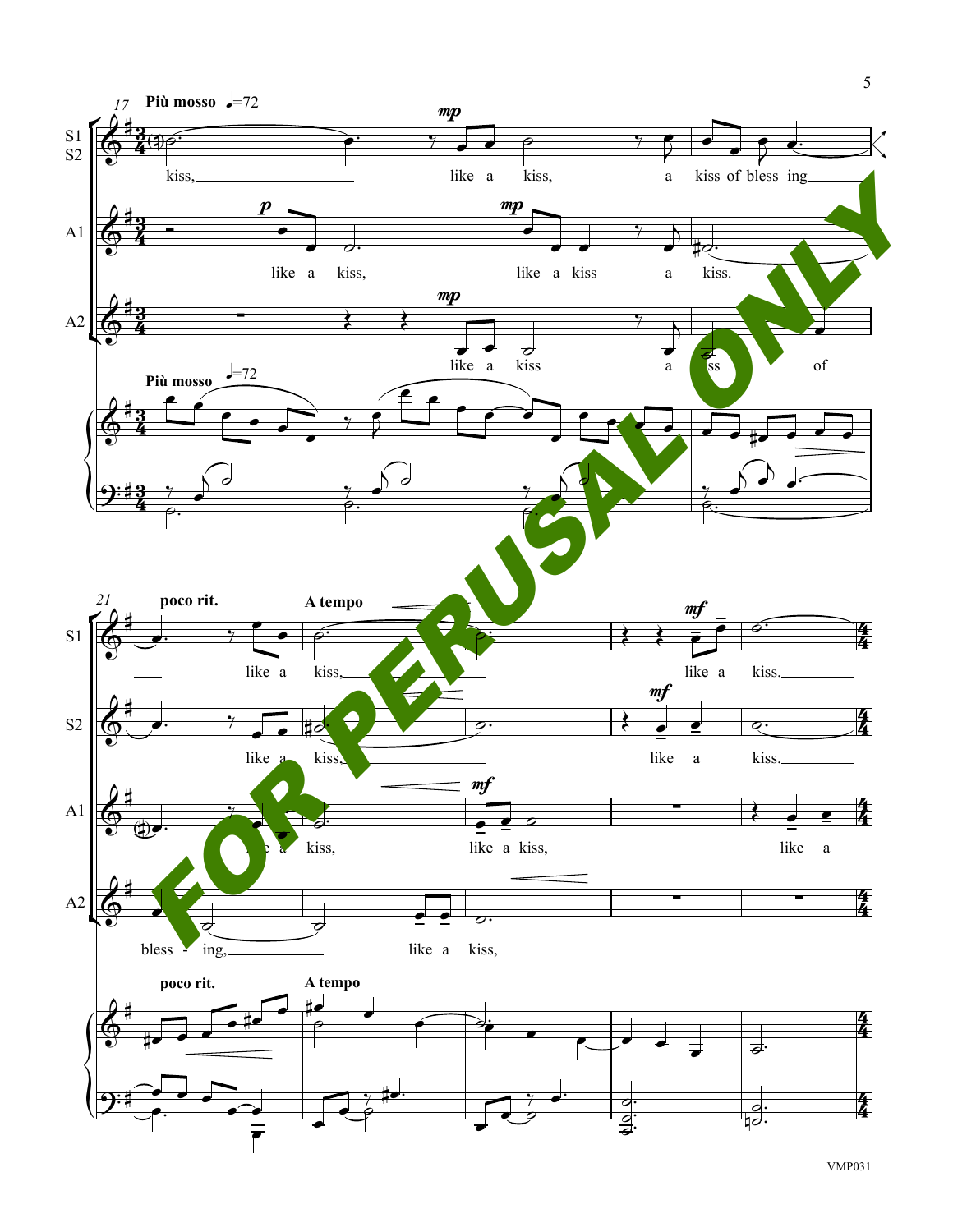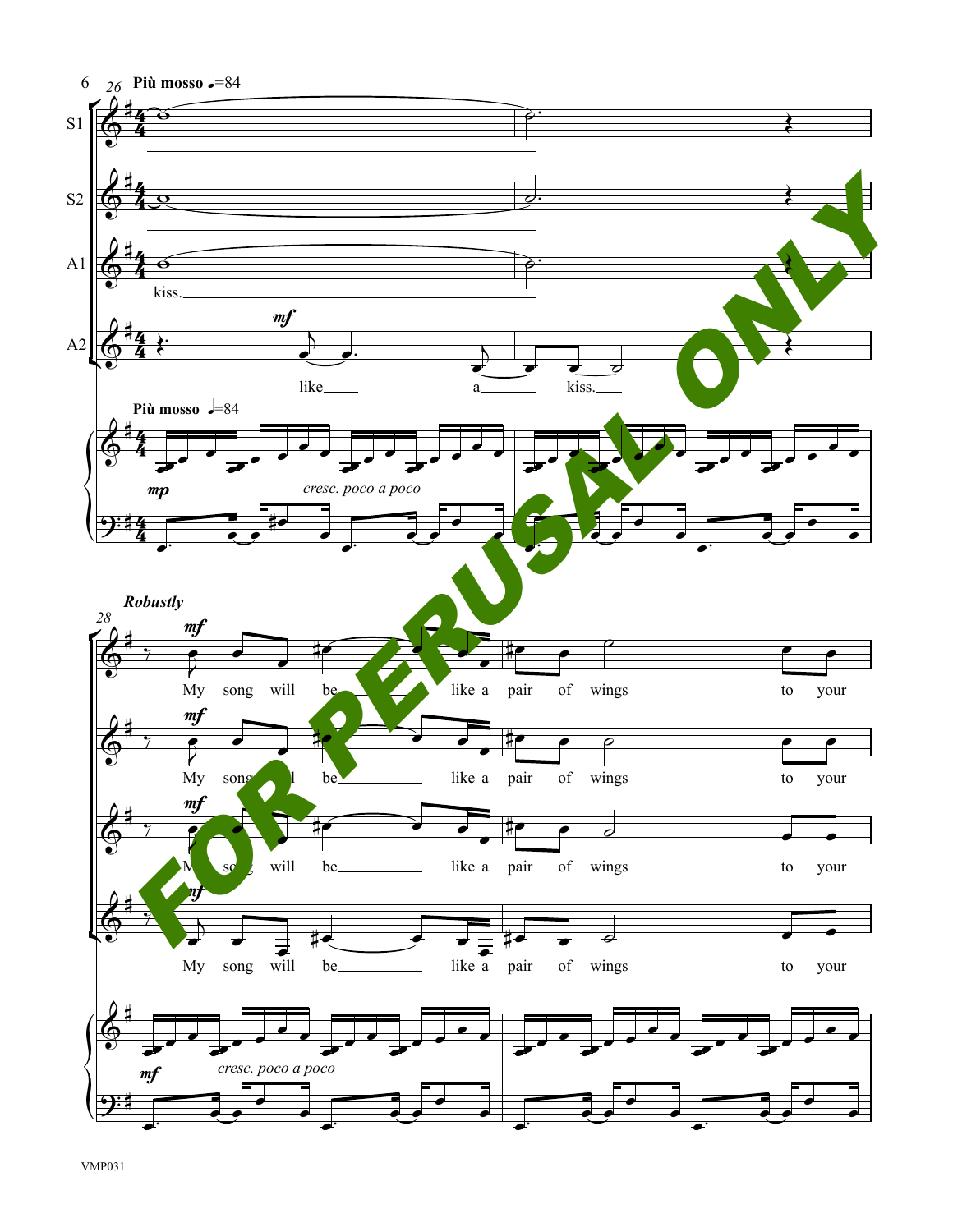

VMP031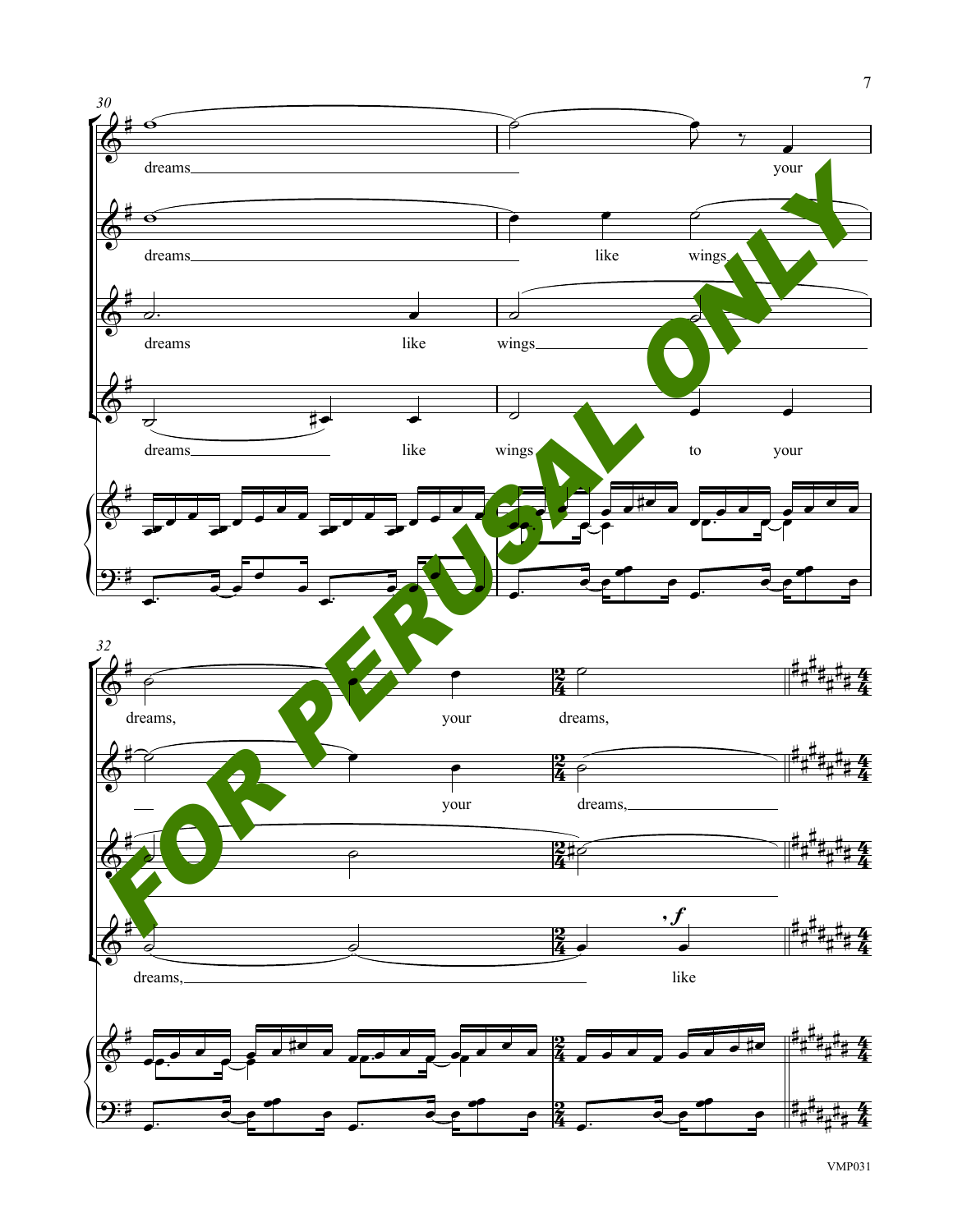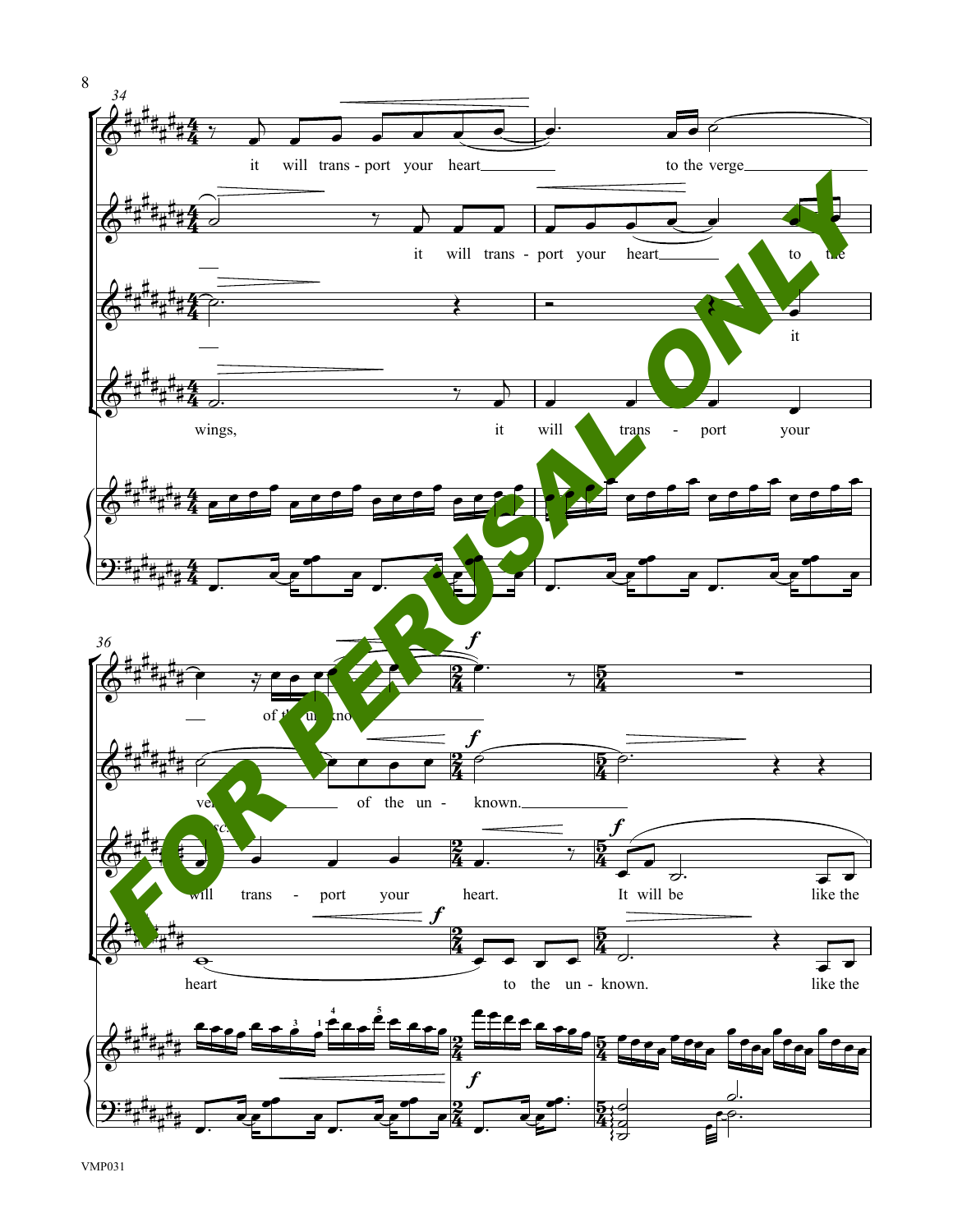

VMP031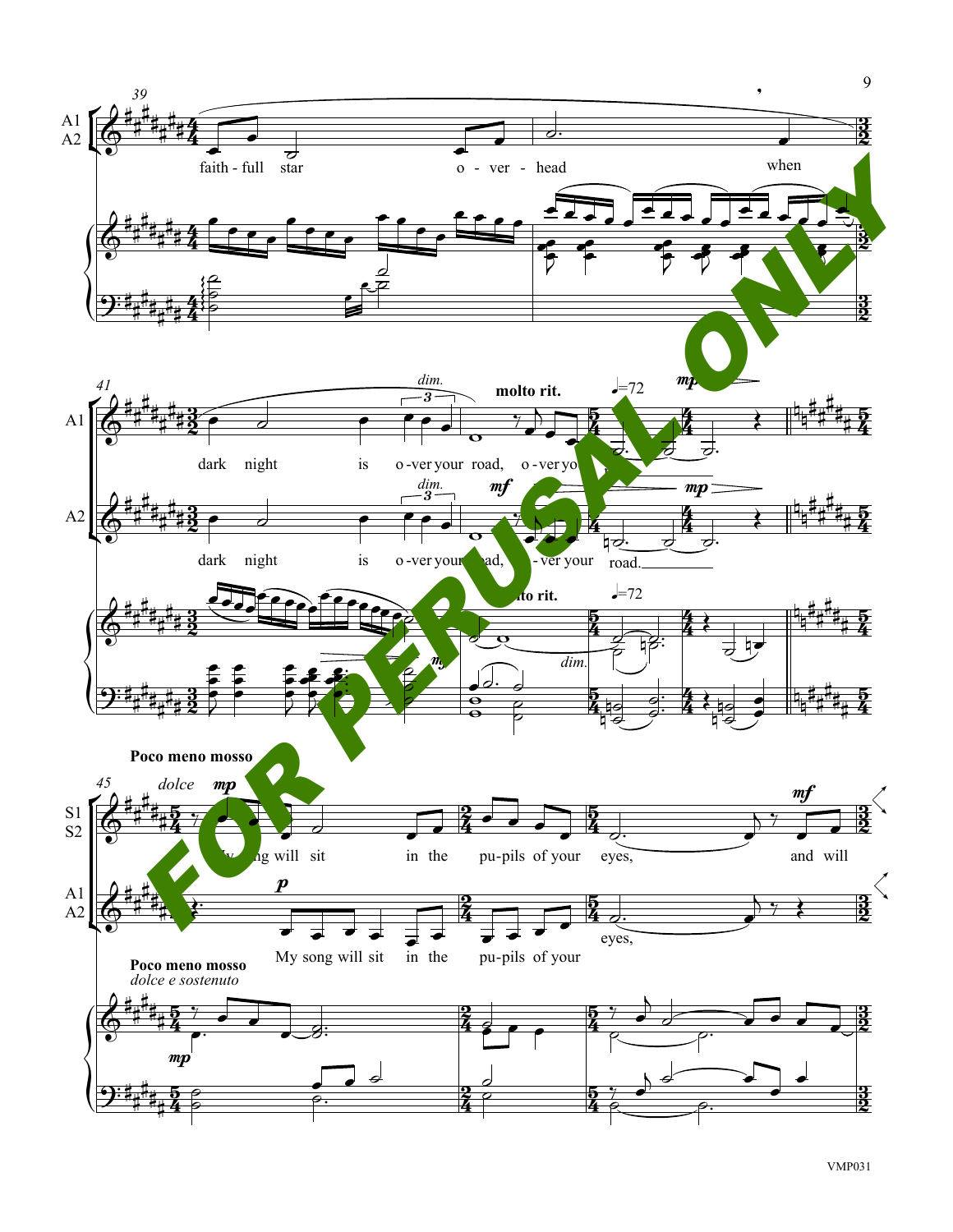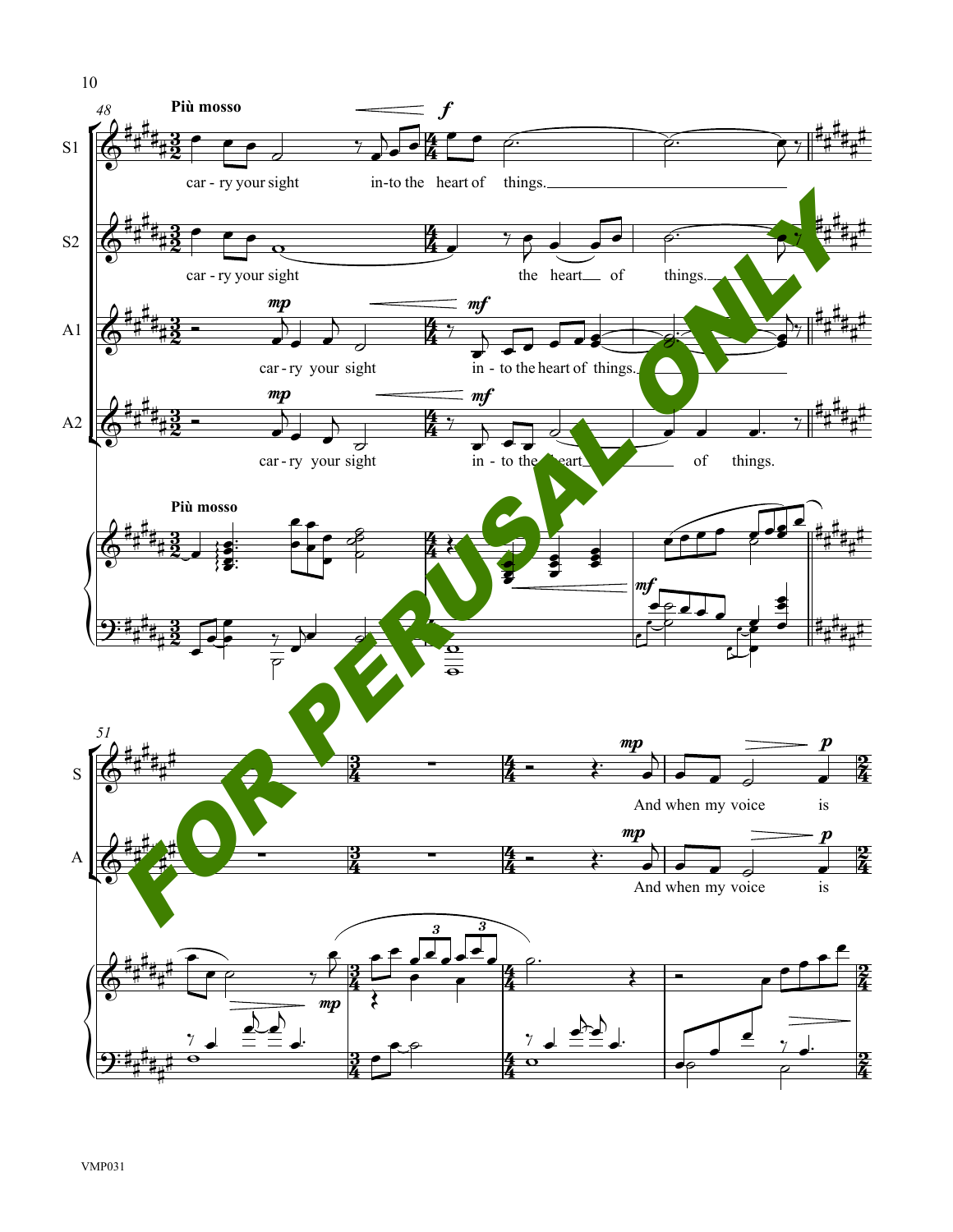